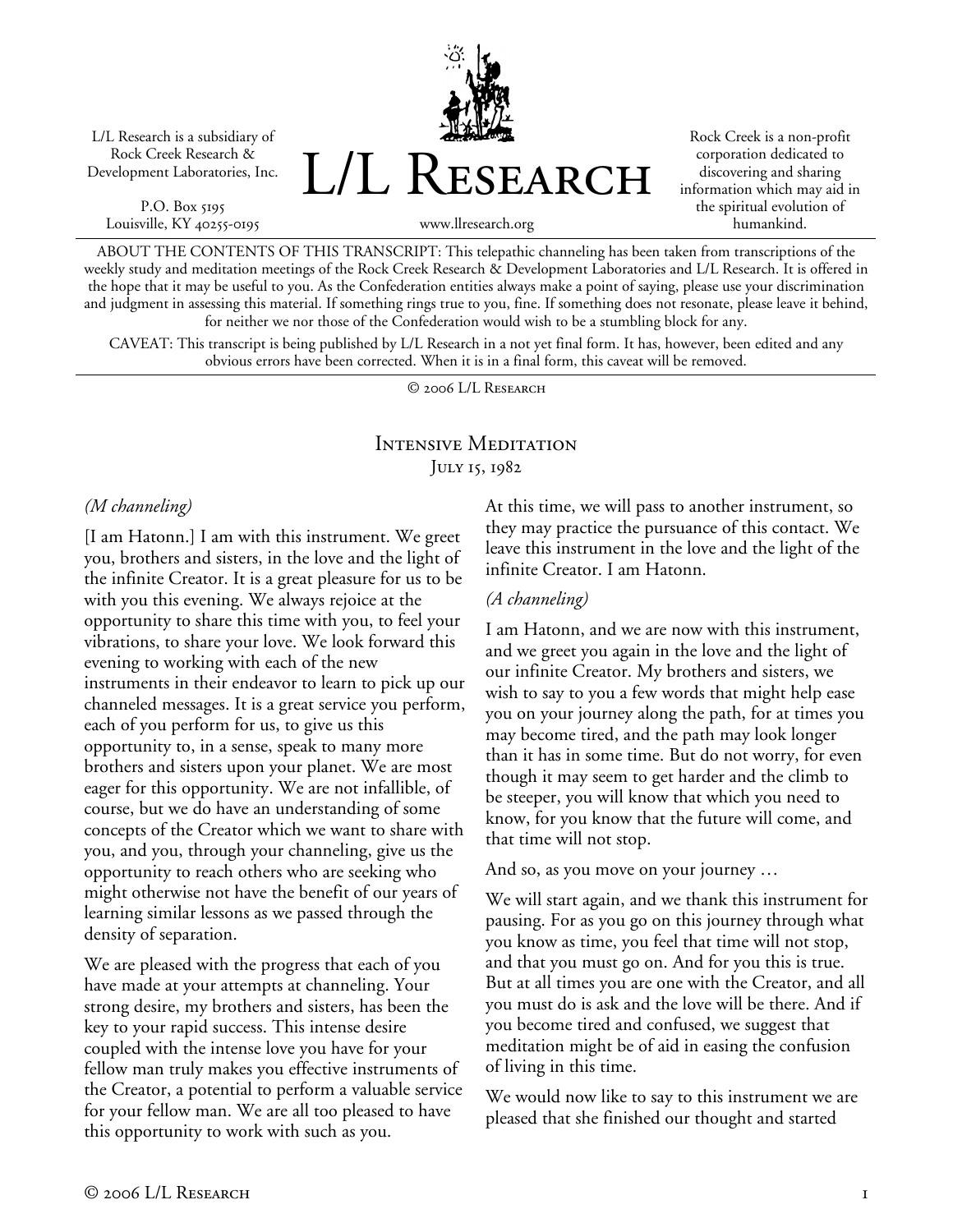over so that we might more completely give our message. And that it was okay to stop and to rechallenge our contact.

And now we will transfer this contact so as to exercise the other instruments present. We leave you again in the love and the light of the infinite Creator. I am Hatonn.

## *(S1 channeling)*

I am Hatonn. It is a pleasure, my friends, to greet you once more this evening in the love and the light of the one infinite Creator. It seems that often we greet you several times during one evening, but each time we indeed feel the love and the light that we greet you in. We are pleased to feel the love surrounding all of us as we join together in our efforts to serve the one infinite Creator. It is a journey that we are on as well as you, for are we not all walking in the same direction? Are we not all seeking the same thing? Do we not all see the same light and enjoy the same love? And we are always aware that you are with us. And we also hope that you are aware that we are with you. We are honored by the calls we receive from each of you and are indeed pleased to spend some of what you call time with you, as it is very rewarding for us. It lets us know that we are serving in our way, and we are indeed happy for the opportunity that you allow us. For, were there no seekers that were calling upon us, we would indeed be in somewhat of a fix, for we would have no one to aid. It is in this—correction it is for this reason we are indeed humbly grateful to you for sharing your love, your light, your time, and your meditations with us. May we thank you once again.

We would leave this instrument at this time in the same love and light that we have greeted and left you many times this evening. I am Hatonn.

## *(S2 channeling)*

I am Hatonn, and I greet you once again, my brothers and sisters, in the love and the light of the one infinite Creator. My friends, my loved ones, your purpose this evening is to serve your many brothers and sisters through the act of channeling. Many of these brothers and sisters have never heard of this act of service which you perform—and perform so well, we might add. But in the coming years time grows short and more and more of your peoples, your brothers and sisters in the light, will be becoming aware of the light, in different stages perhaps, but all will reach the point they are destined to reach, and you, my loved ones, our brothers and sisters of the Creator, and in the Creator, will help those many peoples that are now in darkness. Will help them to become aware that there is a glorious and beautiful love and happiness awaiting each and every one at the end of a sometimes dark and weary road that somehow never seems to end. Until one day, you will say, "I can see the light. I am one with the light."

My brothers and sisters, we are still striving for this also. We are not very much further along that path than you. That is why, in your act of channeling, in your service of channeling, you allow us to share with you that little knowledge we have gained a little further along the path. My friends, the love and light of the Creator is a glorious thing to share with your brothers and sisters. Be happy and do so. Share, and it will be returned many times over.

I leave you now that our brothers and sisters of Latwii may have the chance to serve in their fashion of answering your many questions. We leave you softly and gently in love, deeply felt for each of you, my friends. We leave you in the love and the light of the one infinite Creator. Adonai vasu borragus.

### *(Jim channeling)*

I am Latwii, and I greet you, my friends, in the love and in the light of our infinite Creator. What an honor it is to once again be asked to blend our vibrations with yours. We cannot thank you enough for this wonderful opportunity, and it is our privilege to once again ask if there might be a question at this time which we could attempt to answer?

**S2:** Latwii, I have a question, but it's quite difficult. Now, I realize that we all are a part of the Creator, but, if some one entity, an individual, says that they are channeling God, how should we react to this?

I am Latwii; I am God. My sister, there is no difference. When an entity partakes of any activity, you see the Creator in movement. You see the movements as the Creator. You see all about you as the Creator. When you see an entity which then says that it has, shall we say, the corner on the market of the Creator, then you know there is some type of distortion apparent within that perception, for each entity at all times channels the Creator. We do not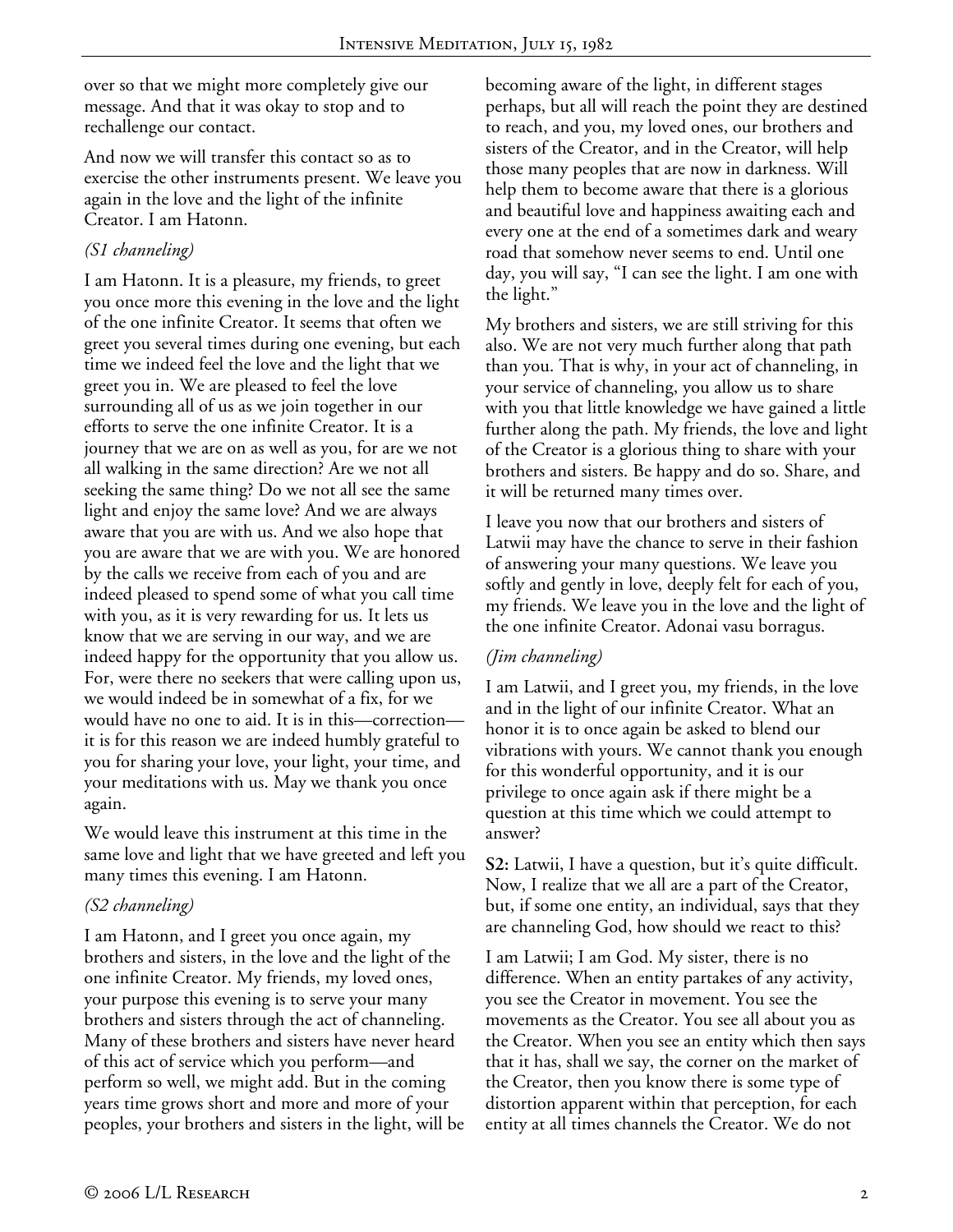suggest that you render any judgment whatsoever towards one who might be of this distortion, for it is not necessary to rank the levels of distortion of those about you, and to separate in your mind further one entity from another. The separation of your illusion is most efficient, and will provide you with the learning catalyst that you need.

It is the task of each entity within your illusion to seek and find the Creator within all beings. Each entity begins at a certain point of viewing, shall we say. The growth of the entity is determined by its ability to move from that point, and to see the Creator in all other points of viewing. This is the process of the growth of the soul, of your mind, your body, and your spirit. Therefore, observe the entities about you in their various distortions. Learn to love each, for each is a pure expression of the one Creator, whether it calls its expression "God" or "Fred."

May we answer you further, my sister?

**S2:** No. Thank you very much, Latwii.

I am Latwii. We are most grateful to you, my sister. Is there another question at this time?

**S1:** Yes, Latwii. Lately, I have, in my conditioning at these meditations, every once in a while received what I might call a false alarm. Can you give me any information about this?

I am Latwii, and am aware of your query, my sister. The new instrument will most often find some difficulty in determining when contact has been made for the purpose of the vocal channeling as opposed for the—we correct this instrument—as opposed to the conditioning which is necessary when asked for as a preparation for this vocal channeling. We suggest, therefore, that each new instrument ask for some type of signal from the Confederation entity providing the conditioning vibration that will signify to the new instrument that the vocalizing of the thoughts is now appropriate. This may be a simple intensification of the contact in whatever means it has been experienced, a dropping of the jaw, a rushing of the pulse of the heart, an increase in the sensations of the forehead. Whatever is a new instrument's unique configuration, then let this be that signal for the beginning of the contact in its vocalized form.

Do not be discouraged, my sister, if this technique also takes time to learn. The new instrument that is full to the brim with the desire to be of service in this manner has opened itself to such a degree that the sensitivity is quite finely tuned, and therefore the next step becomes necessary, that is, the discrimination of the sensations which are experienced. With practice, you shall become most adept at this as well.

May we answer you further, my sister?

**S1:** I thought that was what was going on, but thank you for confirming it for me.

I am Latwii. We thank you, my sister, for the service which you provide. Is there another question at this time?

**M:** Yes, Latwii. I'm not quite sure how to ask it. I've got a couple, but the first has to do with how one should react perhaps to a given condition. The situation that I'm thinking of is there are a couple of people in my life that I'm no longer in contact with on a daily basis that were very difficult people to interact with, and I would think of them in all the love and light of the infinite Creator, and think of them as my brother, and really try to shed a lot of light on the situation, and in my meditations I could do that and feel good about them. But in daily contact, they were such negative people that I really could not enjoy their company, and yet I felt like somewhere along the way I was missing the concept of brotherhood and being one by not being able to love them even when I was around them. I don't even know what I'm asking, other than, is it a distortion of the oneness to not be able to feel close to everyone when you desire to?

I am Latwii, and am aware of your query, my brother. Of course, my brother, it is a distortion. This density of illusion is most useful in that it allows each entity to refine the distortions of the one Creator into a seeking of great purity. Do not be discouraged, my brother, when you meet those challenges in your daily round of activities which you are unable to successfully, shall we say, complete, for if you were always able to love without end each entity and situation [that] presented itself to you, where then would you find the opportunity for growth?

There must be for each entity the full range of experience so that there might be those times of knowing the love and unity for and with all your creation. There must be those times where for the